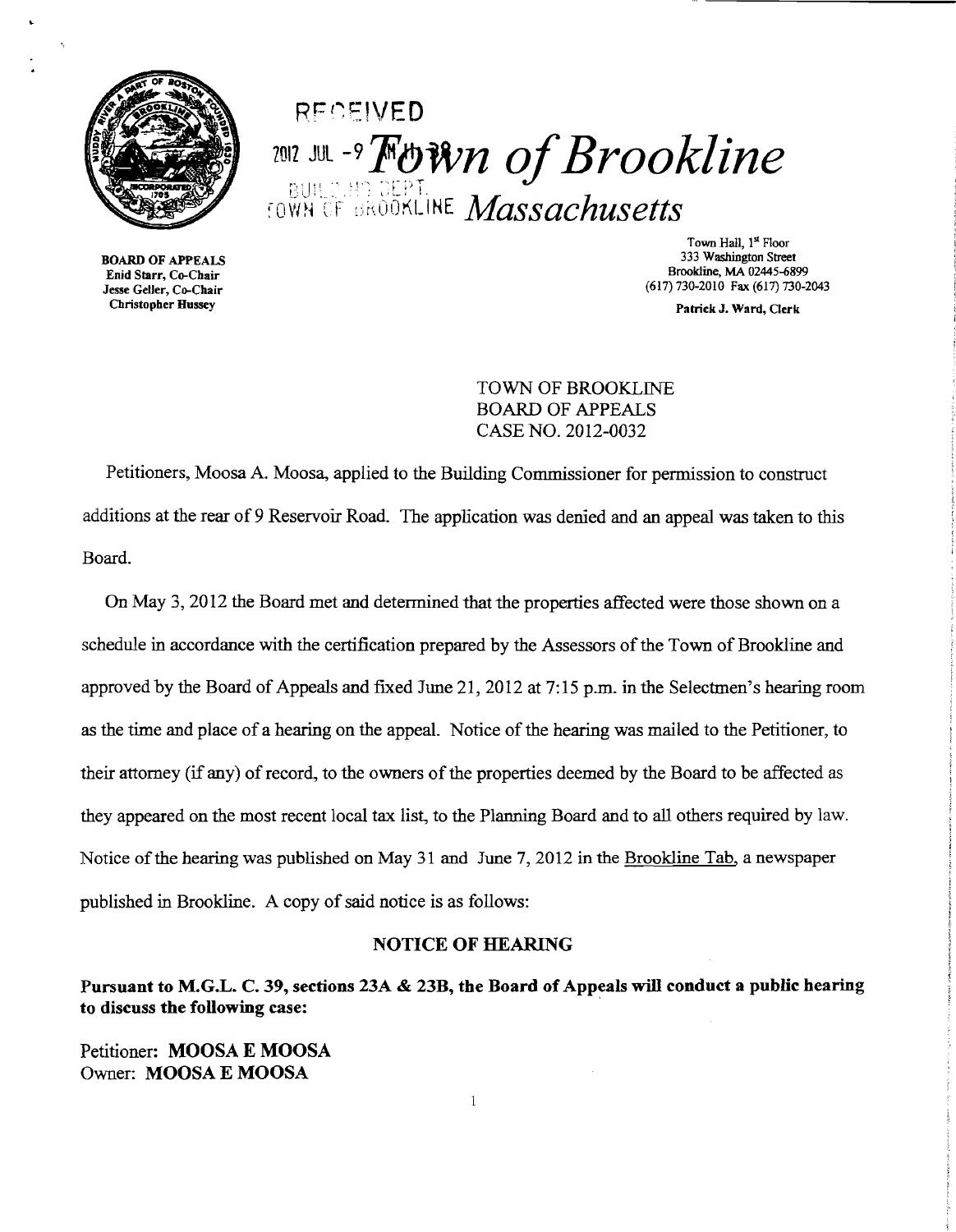Location of Premises: 9 RESERVOIR RD Date of Hearing: June 21, 2012 Time of Hearing: 7:15 p.m. Place of Hearing: Selectmen's Hearing Room, 6<sup>th</sup> Floor

A public hearing will be held for a variance and/or special permit to:

## 5.43; Exceptions to Yard and Setback Regulations, special permit required. 5.60; Side Yard Requirements, special permit required 8.02.2; Alteration or Extension, special permit required.

Of the Zoning By-Law to construct additions to their home

#### at 9 RESERVOIR RD

Said premise located in a T-6 (Two-family and attached single-family) residential district.

*Hearings, once opened, may be continued by the Chair to a date and time certain. No further notice will be mailed to abutters or advertised in the TAB. Questions regarding whether a hearing has been continued, or the date and time of any hearing may be directed to the Zoning Administrator at 617-734-2134 or check meeting calendar at:http://calendars.town.brookline.ma.usIMasterTownCalandarl?FormID=158.* 

The Town of Brookline does not discriminate on the basis of disability in admission to, access to, or *operations ofits programs, services or activities. Individuals who need auxiliary aids for effective*  communication in programs and services of the Town of Brookline are invited to make their needs *known to the* ADA *Coordinator, Stephen Bressler, Town ofBrookline,* 11 *Pierce Street, Brookline,*  .M4 *02445. Telephone:* (617) *730-2330; TDD* (617) *730-2327.* 

# Enid Starr Jesse Geller Christopher Hussey

At the time and place specified in the notice, this Board held a public hearing. Present at the

hearing was Chairman, Enid Starr, and Board Members, Christopher Hussey and Jonathan Book. The

case was presented by Clifford Freeman, attorney for the petitioner, whose business address is 7 Harvard

Street Suite 230 Brookline, MA.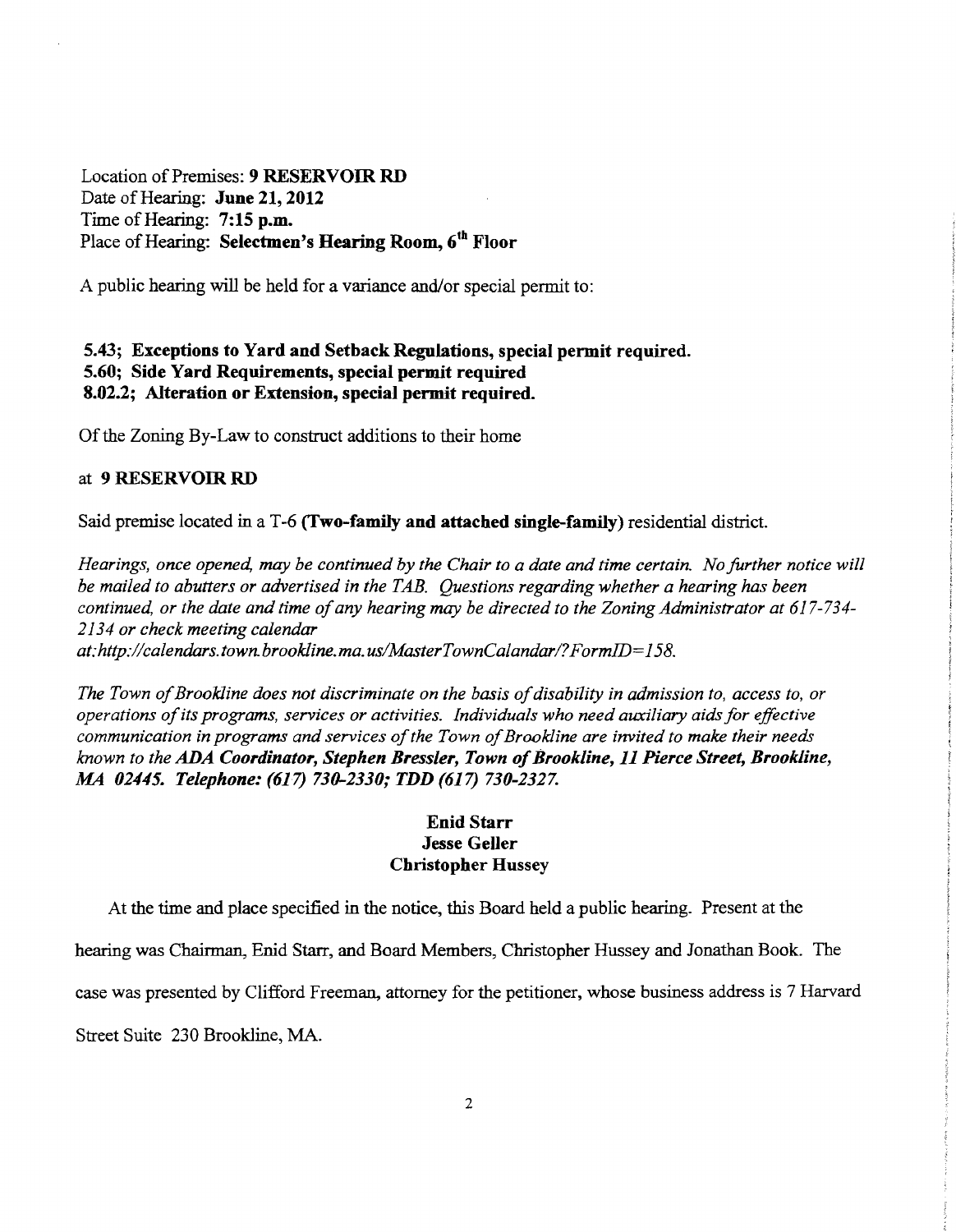Attorney Freeman described the property as is a two-story brick two-family dwelling with a hip roof. The property is located right at the intersection of Heath Street and Reservoir Road. Two driveways serve the property, one on each side of the dwelling; the one to the east is shared with the neighboring property at 45 Heath Street. The rear yard immediately behind the dwelling is paved for parking, and there is a two-car garage at the dwelling's basement level. The far end of the rear yard is lawn. The neighboring uses are primarily two-family and single-family residential structures.

Attorney Freeman said his client is seeking relieffor a rear addition. He said his client lives next door to the subject property and has lived there for 15 years; he has owned the subject property for 7 or 8 years. Attorney Freeman said the property is in need of upgrades to make the property more appealing to prospective tenants as well as improving the aesthetics of the property for the neighbors. He said the property is existing non-conforming and the addition will not increase the non-conformance. Attorney Freeman said the Planning Board had concerns regarding the extension of the occupancy of the dwelling from a two-family to athree-family. He said Mr. Moosa has no intention of extending the occupancy.

Chairman Enid Starr asked Attorney Freeman to confirm that there is no increase in the nonconformance. Attorney Freeman verified this to be accurate. The Chairman asked if the Board granted relief; what counterbalancing amenities would be provided. Attorney Freeman said Mr. Moosa will be submitting a landscape plan detailing various plantings in front of and on the side of the property.

The Chairman asked if anyone would like to speak in opposition of the request. No one rose to speak. The Chairman then asked if anyone wished to speak in favor of the request. No one rose to speak. It was noted that there were multiple letters supporting the request for relief.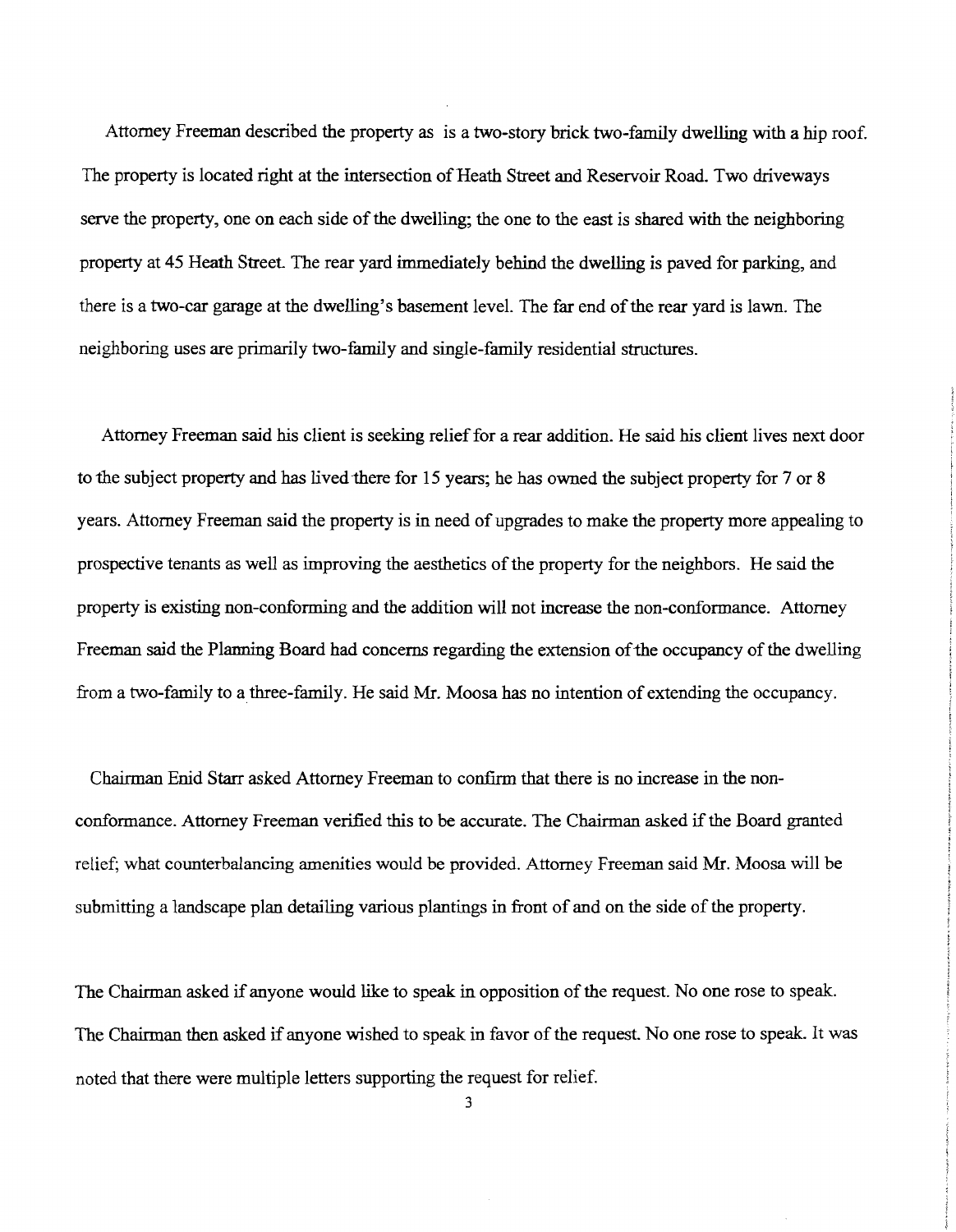Polly Selkoe, Assistant Director of Regulatory Planning, delivered the findings of the Planning Board.

## **FINDINGS**

## **Section 5.60 - Side Yard Requirements**

|                          | <b>Required</b> | <b>Existing</b> | Proposed | <b>Finding</b>  |
|--------------------------|-----------------|-----------------|----------|-----------------|
| <b>Side Yard Setback</b> | 10′             | $8.7^\prime$    | 8.7'     | Special Permit* |

\* Under §5.43, the Board of Appeals may by special permit waive dimensional requirements for yard and setback requirements if counterbalancing amenities are provided.

### **Section 8.02.2** - Alteration or Extension

A special permit is required to alter a pre-existing non-conforming structure or use.

Ms. Selkoe said the Planning Board is not opposed to this proposal, although some changes should be made. The addition's overall appearance could be improved with more architectural detail, such as including comer boards, and the plans should be made consistent throughout, particularly regarding material and window details. Otherwise, the proposed location is reasonable, and the addition should not be a significant detriment to neighbors. The relief needed is minimal. Adequate counterbalancing amenities need to be provided, however, either by replacing the west-side driveway with landscaping, or with the installation of additional significant landscaping elsewhere on the lot.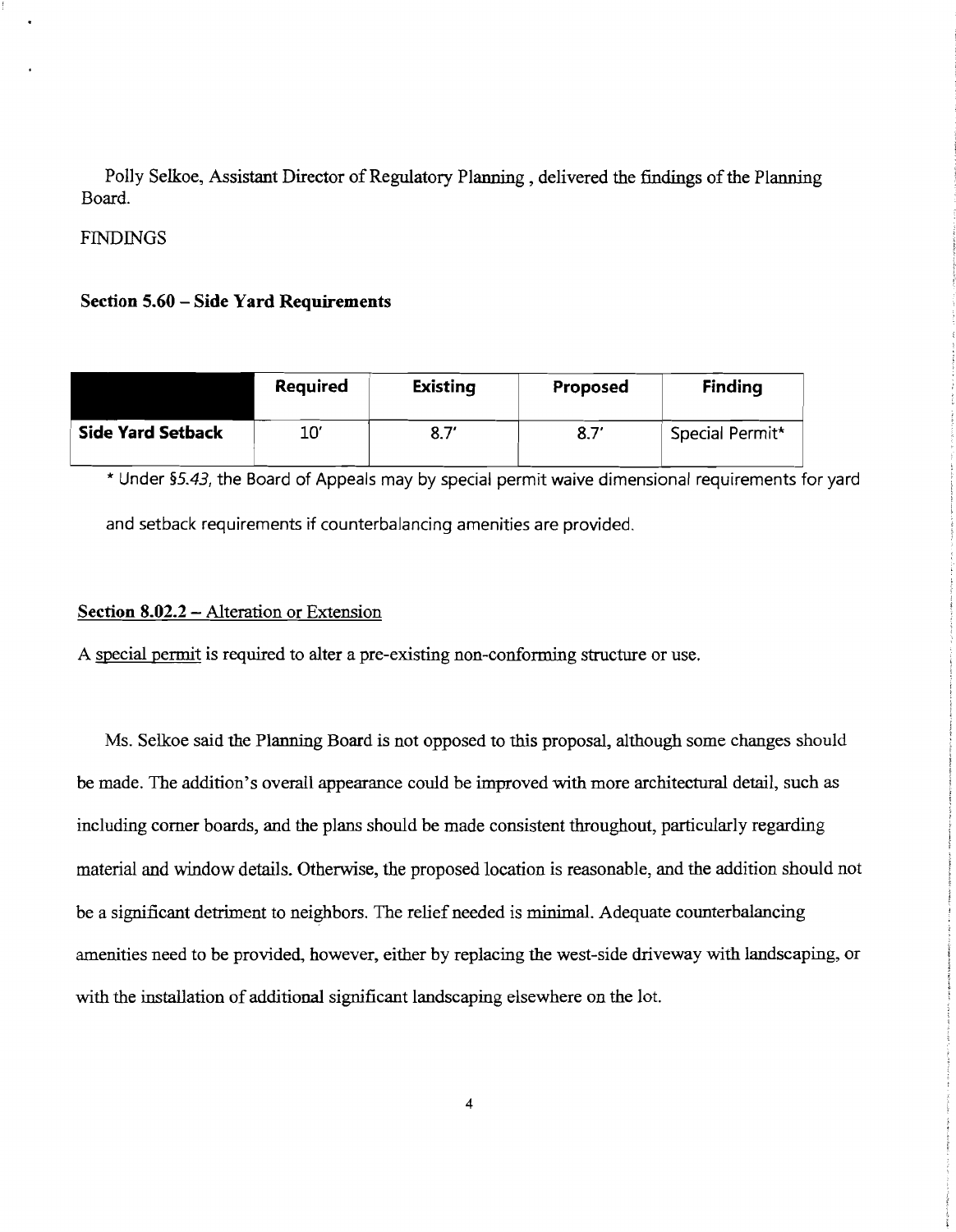During deliberations, Board Member Book noted that the relief requested seemed de minimis and he would consider favorable action on the request; Board Member Hussey agreed. Chairman Starr reported that the counterbalancing amenities seemed appropriate and she would be supportive of the requested relief.

The Board, having deliberated on this matter and having considered the foregoing testimony, concluded that all the requested relief could be granted by special permit. The Board found that the petitioner has satisfied the requirements necessary for relief under **Sections 5.60,** to waive the dimensional requirements of the Zoning By-Law. Also the requirements of Section 8.02.2, and 9.05 of the Zoning By-Law were satisfied, and the Board made the following specific findings pursuant to **Section 9.05** of the Zoning By-Law:

- a. The specific site is an appropriate location for such a use, structure, or condition.
- b. The use as developed will not adversely affect the neighborhood.

 $\bigg($ 

c. There will be no nuisance or serious hazard to vehicles or pedestrians.

d. Adequate and appropriate facilities will be provided for the proper operation of the proposed use. Accordingly, the Board voted unanimously to grant the requested relief subject to the following conditions:

- 1. Prior to the issuance of a building permit, the applicant shall submit final plans and elevations, including all salient dimensions and material details, subject to the review and approval of the Assistant Director of Regulatory Planning.
- 2. Prior to the issuance of a building permit, the applicant shall submit a final landscaping plan,

6